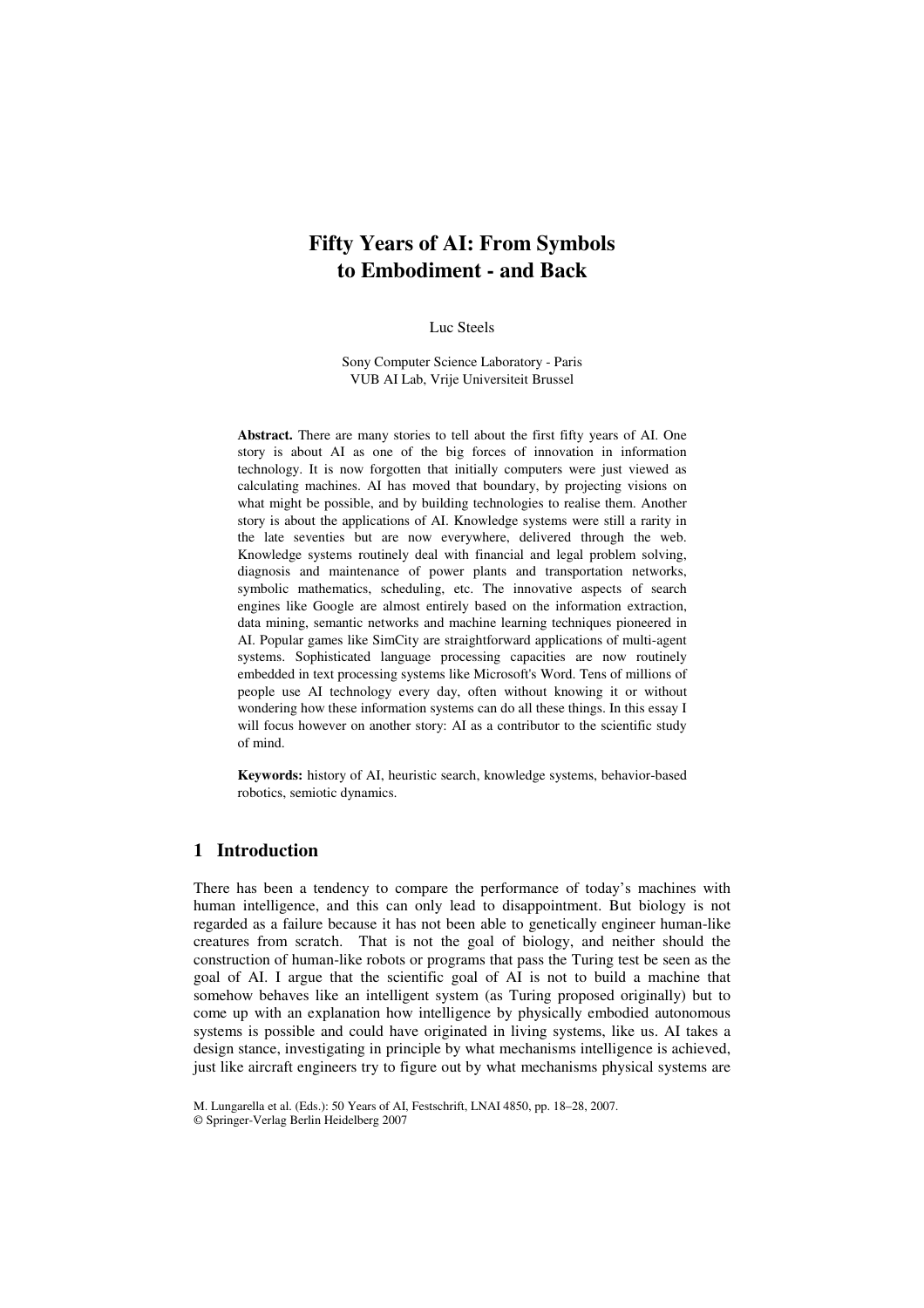able to fly. Whether the solutions we find are comparable or equal to those used by natural living systems like us is another issue about which AI itself has nothing to say. But one thing is sure, without an adequate operational theory of the mechanisms needed for intelligence, any discussion of human intelligence will always remain at the level of story telling and hand waiving, and such a theory cannot be conceived nor adequately tested only by empirical observation.

There has been a tendency to dismiss the AI achievements of the past, usually by those who are incapable to understand how they work and why they are important. For example, I think it is rather incredible that computer programs today play at grandmaster level. Note that long ago philosophers like Dreyfus were arguing that "computers would never be able to play chess" (Dreyfus, 1972). Now that everyone can see for themselves that they can (and Dreyfus lost the first game he ever played to a computer), critics argue that we can learn nothing about problem-solving or cognition from these systems. I believe these comments come from people who have never bothered to look at what is really behind game-playing programs and who have no notion of what the real issues are that problem solvers, whether natural or artificial, have to face.

I personally stumbled into AI in the early seventies through the door of (computational) linguistics, mainly inspired by the work of Terry Winograd (1972). I was interested in understanding the processes that could explain how language sentences are produced and interpreted but when building my first computer programs to test my hypotheses (using a computer which had less power than today's mobile telephones!), it quickly became clear that my initial intuitions were totally wrong and naive, and so were the intuitions of the psychologists and linguists I encountered, simply because none of us were capable to think in computational terms except as a vague metaphor. I subsequently changed my research methodology completely and never had any regrets about it. It is indeed in the methodology that lies the uniqueness of AI. There is no unique AI theory, nor AI view on intelligence. A multitude of views have been explored, each time making contact and in turn influencing other scientific fields in a big way. I do not think that this multitude will shrink to a single view any time soon and maybe this is not necessary. The richness of AI lies in its openness towards other disciplines and the power of the experimental approach for operationalising and testing mechanistic theories of intelligence.

In this essay, I try to reconstruct, very schematically and from a very personal view of course, some of the key ideas and milestones in the non-linear AI history of the past decades. New movements seem to have come in waves, lasting about seven years before being absorbed in mainstream thinking. Then I give my opinion on what I find the most promising trends in current AI activities and which direction we might want to take in the future.

# **2 Prologue (1956): The Information Processing View**

AI started from a single powerful idea, clearly understood and expressed at the Dartmouth founding conference (McCarthy, et.al., 1955): The brain can be viewed as an information processor. A computer is an example of an information processor but the notion of information processing is much broader. We are looking at a physical system that has a large number of states which systematically correspond to information states,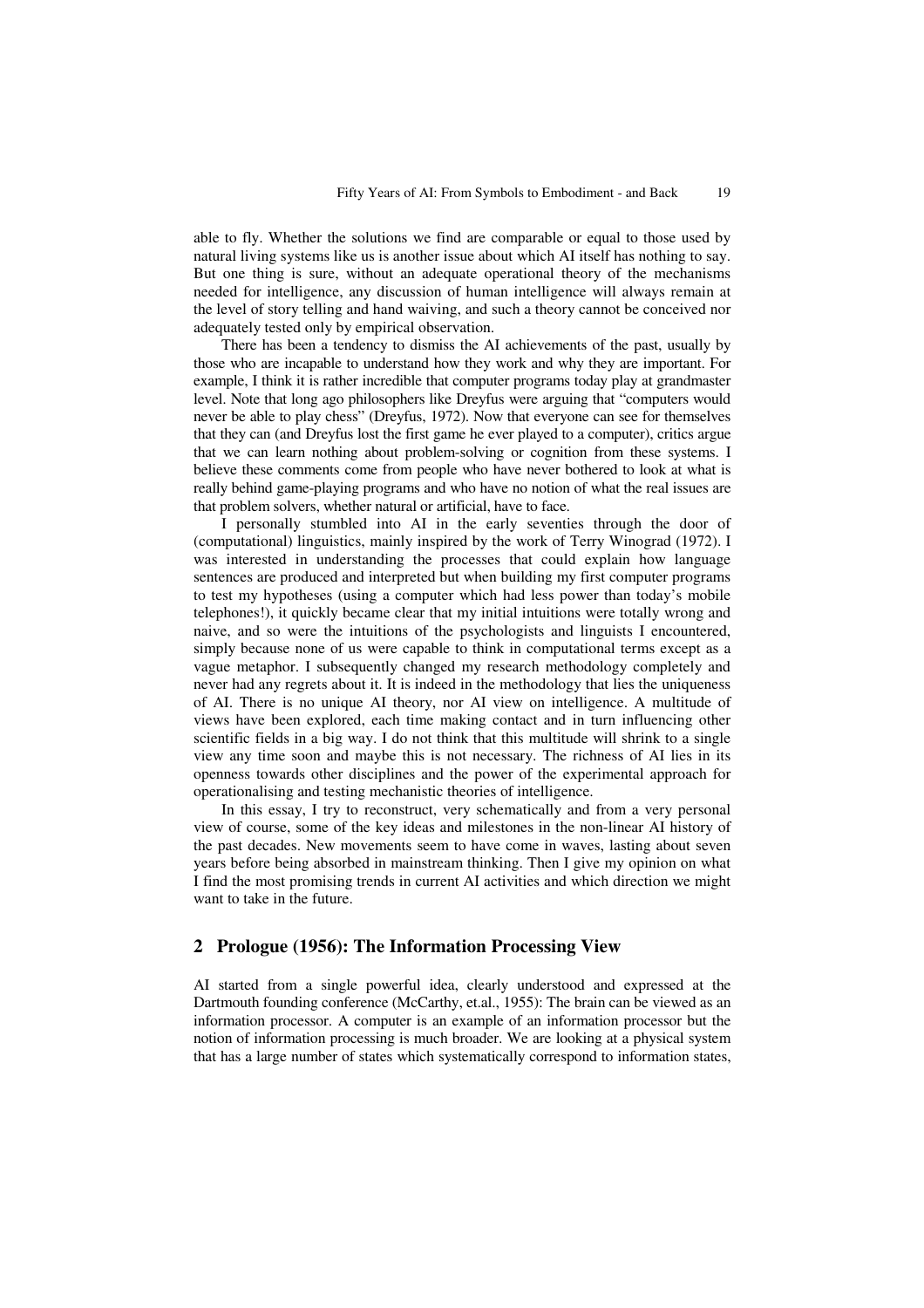processes that transform these states systematically into others while preserving or implementing some (mathematical) function, and additional information states (programs) which regulate what processes should become active at what moments in time. From a biological point of view, neurons are cells that grow and live within larger networks, and biologists research the question how they can function and sustain themselves, similar to the way they study liver cells or the immune system. The information-processing view introduces a new perspective on the brain, neurons or networks of neurons are viewed as devices that can hold and transform information and so the question becomes: What kind of information is stored and what kind of transformations are carried out over this information. It is interesting that the switch from the biochemical, electrical point of view to the information processing point of view took place at the same time as other areas of biology, and particularly genetics and molecular and developmental biology, also started to emphasise information, viewing the genome as a program that is interpreted by the machinery of the cell. This view has become dominant today (Maynard Smith, 2000).

AI does not address the question of neural information processing directly but takes a design stance. It asks the question: What kind of information processing do living brains need in order to show the astonishing intelligent behavior that we actually observe in living organisms? For example, what information structures and processes are required to fetch from a stream of visual images the face of a person in a fraction of a second, what kind of information processing is necessary to parse a natural language sentence with all its ambiguities and complex syntactic structures and to interpret it in terms of a perceived scene, how is a plan formulated to achieve a complex collaborative action and how is this plan executed, monitored and adjusted? To investigate what kind of processes are in principle needed for intelligence makes sense for two reasons. First of all it is hard to imagine that we will be able to understand the functioning of enormously complex nervous systems with billions of elements and connections if we do not have tools to understand what they might be doing and if we can only do gross-scale measurements like fMRI or PET scanning. It is like trying to understand the structure and operation of computers that are performing millions of instructions per second and are linked with millions of other computers in giant networks like the Internet, without knowing what they might be doing and having only gross statistical measures at our disposal. Second, neural and psychological observations - brain imagining, brain disorders, effects from aging, etc. - can tell us that certain parts of the brain are involved in particular cognitive tasks, but they cannot tell us why certain types of processing are needed. To find that out, we must examine alternative mechanisms (even if they do not occur in nature) and study their impact on performance.

Information processing is a point of view and not an intrinsic property of a system. A computer can be built from anything, including TinkerToys, as Danny Hillis and Brian Silverman showed with his Tic-Tac-Toe playing computer at the MIT AI lab in the nineteen eighties, or with chemistry. So it is perfectly justified to use computers to study the behavior of natural information processing systems. It is also very straightforward to test whether a theory is valid or not. If someone has an idea what kind of information processing is needed for a task, an artificial system can be built that carries it out and anyone can observe whether it has the required performance.

The information processing view was a true revolution in the study of mind and it started to propagate rapidly after the first 1956 AI conference in Dartmouth, with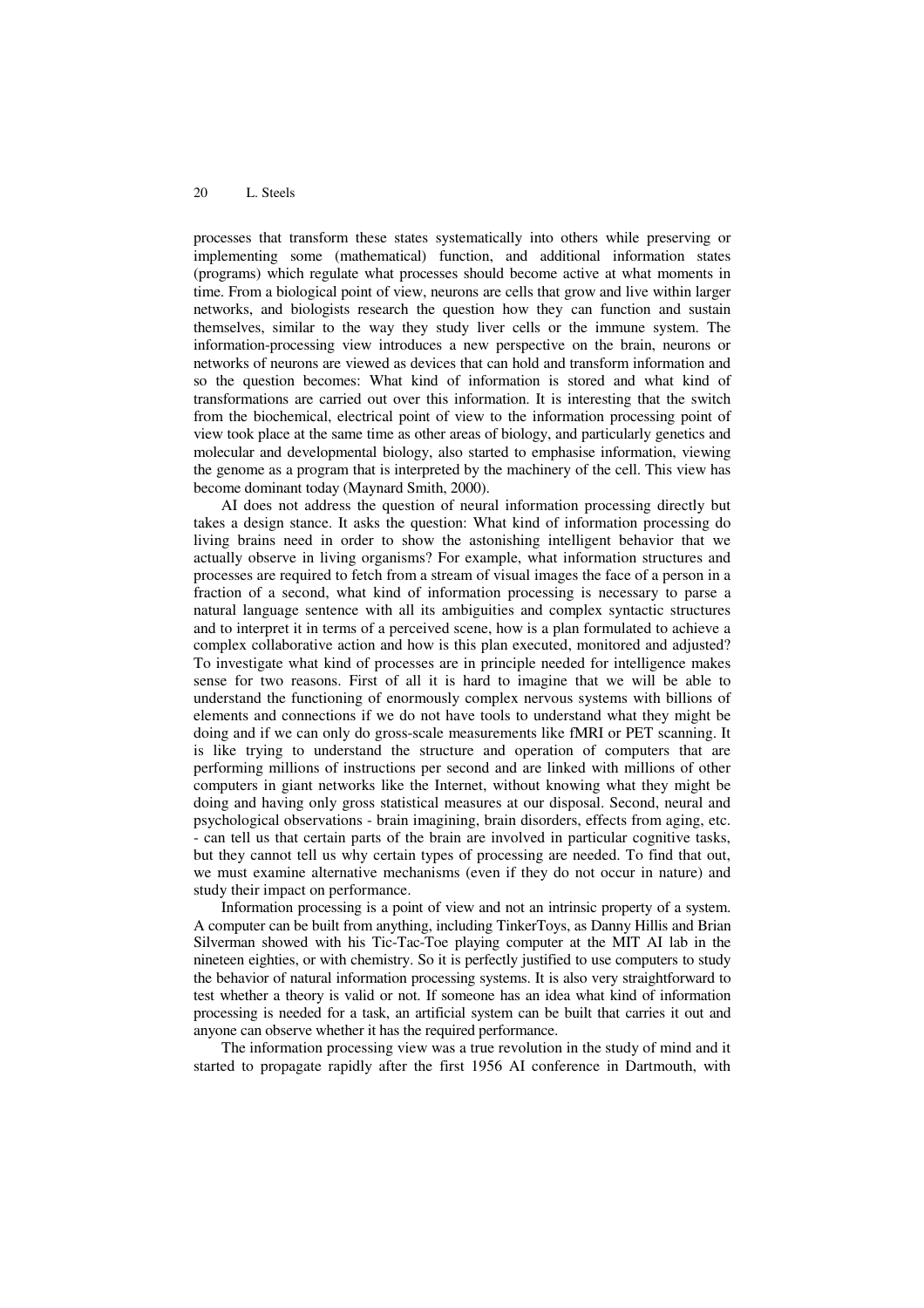initially a major impact on psychology (particularly through Jerome Bruner, George Miller, Alan Newell, and Herbert Simon) and linguistics. Once the information processing view is adopted, the next step is to do the hard work and investigate in great detail concrete examples. Initially it was thought that there might be some very general, simple principles, like Newton's equations, that could explain all of intelligence. Newell and Simon proposed a General Problem Solver, Rosenblatt proposed Perceptrons, etc., but gradually, as more and more tasks were being tackled, it became clear that intelligence requires massive amounts of highly complex sophisticated information and very adapted information processing. Quite early, Minsky concluded that the brain must be a "huge, branchy, quick-and-dirty kludge", as opposed to a cleanly designed general purpose machine. This is of course not unusual in living systems. After all the human body is also a huge quick-and-dirty kludge with its myriad of interlocking biochemical processes and ad hoc solutions that have a high probability of breaking down. Indeed, if you come to think of it it is amazing that our bodies work so well as they do.

Most AI outsiders (including many philosophers, neuroscientists and psychologists) still cannot believe that so much complexity is required to achieve intelligence. They keep hoping that there is some golden short-cut that makes the hard work of today's vision systems, which use large numbers of algorithms and massive computation to filter, segment, and aggregate the incoming visual streams and match them against sophisticated top-down expectations stimuli, superfluous. Or they believe that language processing cannot be complicated because our brains do it effortlessly at great speeds. This echoes the trouble that biologists had in the 19th century to accept that all of life was ultimately implemented in chemistry. They initially could not believe that you needed vastly complex macromolecules (or even that such molecules could exist in nature), that you had highly complex metabolic cycles, and that a lot of these cycles were self-organised and steered by other molecules. It took hundred years for molecular biology to be accepted as the physical foundation for life and perhaps we just need a bit more time before the complexity of information processing is fully accepted and everybody is focused on what it could be rather than arguing whether the information processing view is appropriate in the study of intelligence.

## **3 Act I (1960s): Heuristic Search and Knowledge Representation**

One reason why a mechanism for "general intelligence", similar to gravity or magnetism, may for ever remain elusive, is that almost any non-trivial problem contains a hidden combinatorial explosion. This was in fact the main lesson from the early game-playing programs. Often it is not possible to decide straight away how to explore a problem and so many avenues need to be searched. For example, almost every word in a sentence has multiple meanings and can be syntactically categorised in a multitude of ways. Hence a parse that fits with the complete sentence can only be found by elaborating different search paths, some possibly being a dead end. The growth of alternative search paths in language processing can be so high that the number of possible paths explodes. It is no longer possible to consider all of them. Such a combinatorial explosion shows up in visual perception, motor planning,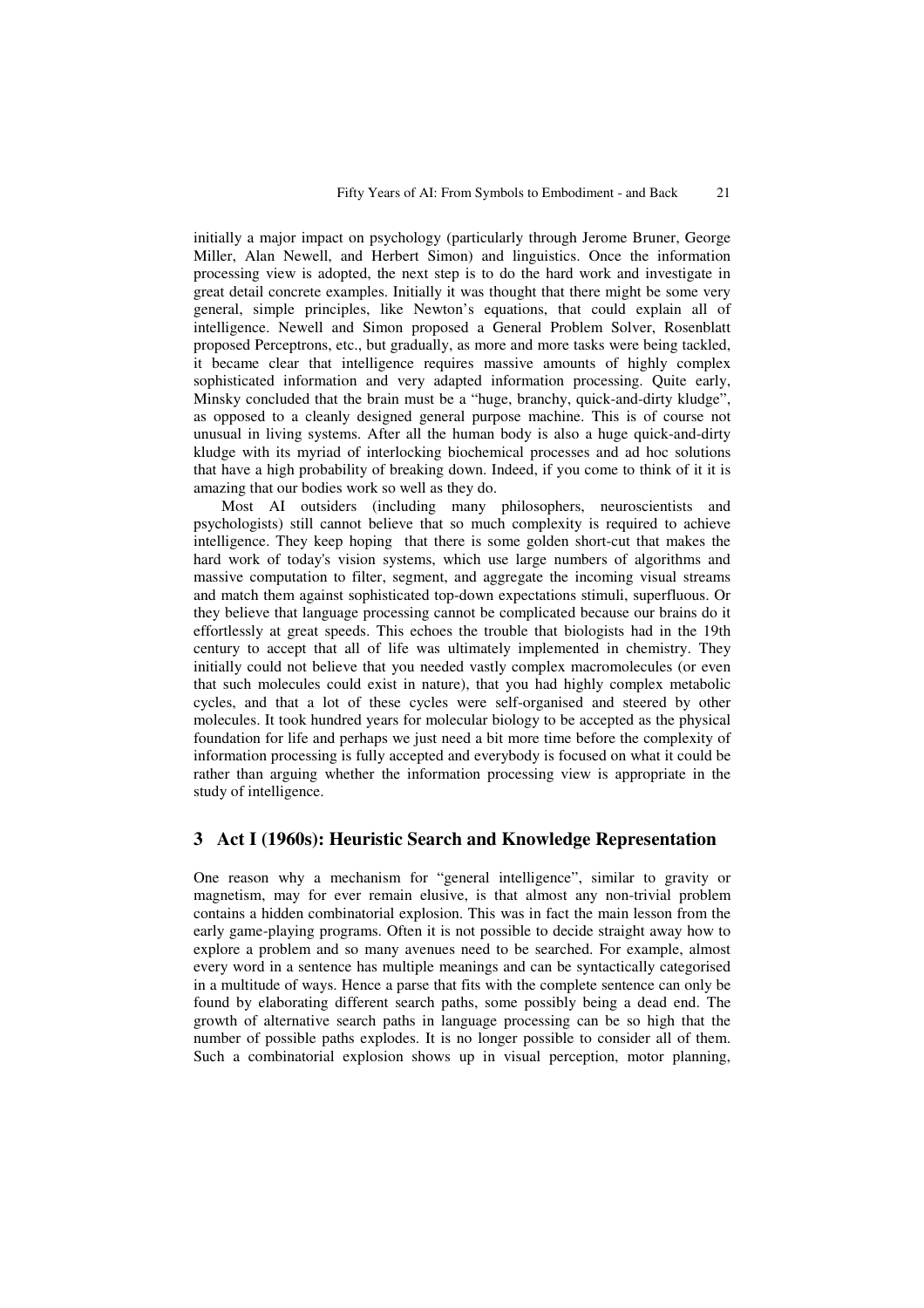reasoning, expert problem solving, memory access, etc., in fact in every domain where intelligence comes into play. It is possible to combat combinatorial explosions with more computing power, but one of the key insights of AI in its first decade (the 60s) is that sooner or later the big numbers catch up on you and you run into a wall. So search can only be dealt with by the application of knowledge, specifically domain and task specific rules of thumb (heuristics) that quickly cut down search spaces and guide the problem solver towards reasonable solutions as fast as possible. The main goal of AI in the sixties hence became the development of techniques for organising the search process, expressing heuristics in evaluation functions or rules, and trying to learn heuristics as part of problem solving. For a while, the field of AI was even called Heuristic Search.

Towards the end of the 60s it became clear that not only the heuristics but also the way that information about the problem domain is represented plays a critical role, both to avoid search and to deal with the infinite variation and noise of the real world. So this lead to the next breakthrough idea: A change in representation can mean the difference between finding a solution or getting swamped in irrelevant details. A host of new research questions was born and explored through an amazing variety of frameworks for knowledge representation and knowledge processing. Many ideas from logic could be pulled into AI and AI gave new challenges to logic, such as the problem of non-monotonic reasoning. Also the kinds of concepts that might be needed in expert problem solving or language understanding were researched and tested by building systems that used them. Initially there was some hope to find the ultimate conceptual primitives (Roger Schank's set of fourteen primitive universal concepts is one example (Schank, 1975)), but, failing that, large projects were started, such as Doug Lenat's CYC project, to do a massive analysis of human concepts and put them in a machine-usable form (Lenat, 1995).

Already in the 70s, the ideas and technologies for handling heuristic search and knowledge representation proved powerful enough to build real applications, as seen in the first wave of expert systems like MYCIN, DENDRAL, or PROSPECTOR. They were designed to mimic expert problem solving in domains like medicine or engineering, and lead to a deeper analysis of problem solving in terms of knowledge level models (Steels and McDermott, 1993). Huge conferences, venture capital, spinoff companies, industrial exhibitions entered the scene and transformed AI forever. From the early 80s, applications became an integral part of AI. The emphasis on applications justified the research effort and proved that AI theory was on the right track, but it also meant that fundamental research slowed down. The initial emphasis on understanding intelligence gave way to a more pragmatic research agenda and a quest for useful applications. This trend is still going on today.

## **4 Act II (1980s): Neural Networks**

The earliest efforts in AI (including the discussion at the Dartmouth conference) already had a kind of dual character. On the one hand, it was clearly necessary to come to grips with "symbolic" processing, and AI laboratories made major contributions to make computers and programming language sufficiently powerful to build and investigate hugely complex symbol systems. On the other hand,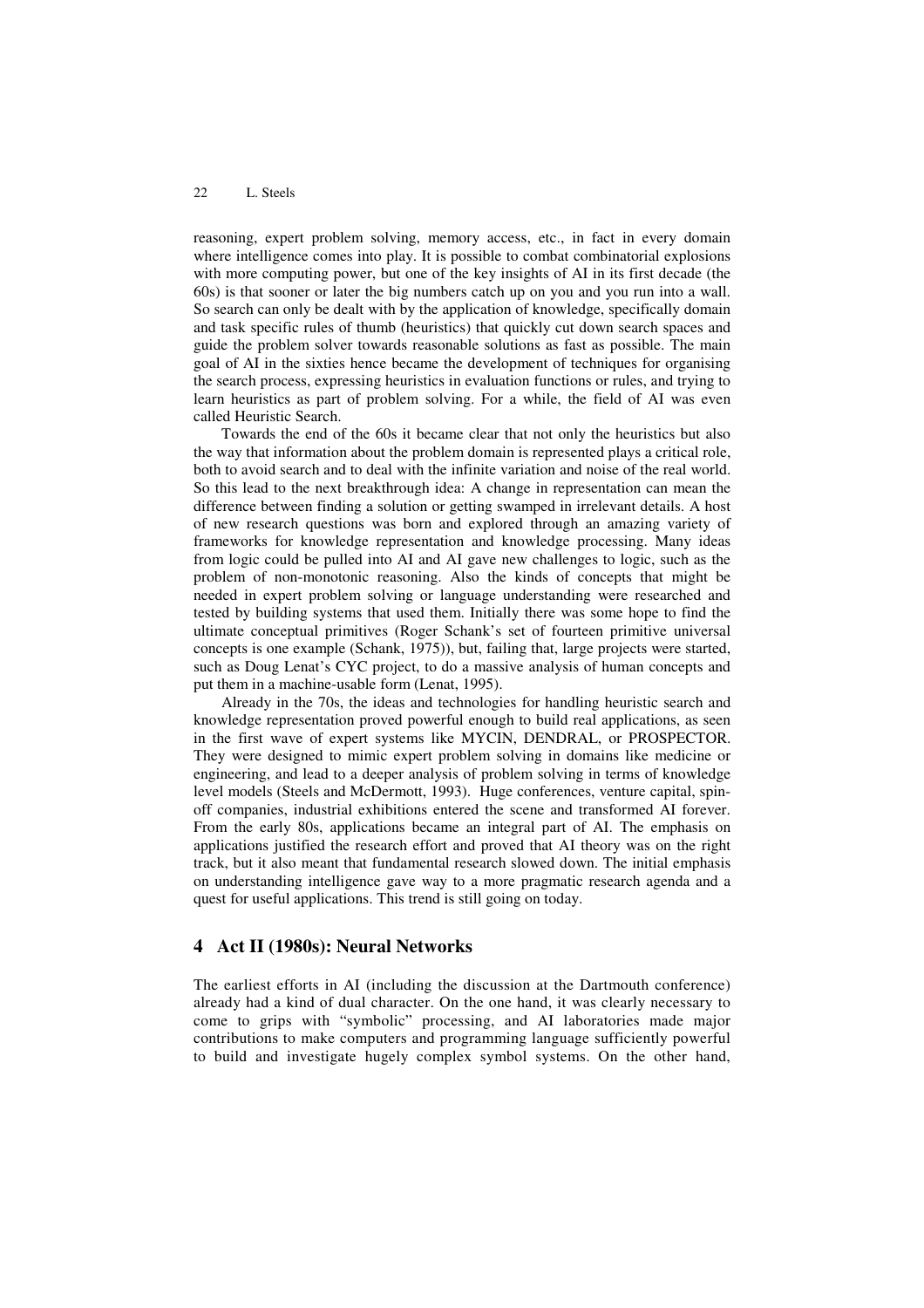sensori-motor control and pattern recognition, needed to relate symbolic structures to the real world, seem to require "subsymbolic" processing. The gap between the symbolic world and the physical world had to be bridged somewhere. Early neural networks (like Rosenblatt's Perceptron) had already shown that some of the processing needed for this aspects of intelligence is better based on the propagation of continuous signals in networks with varying weights and thresholds instead of the transformation of symbolic expressions. However that does not mean that the information processing view is abandoned. Neural networks are just as much 'computational' mechanisms as heuristic search or unification (a core step in logical inference systems).

So there have always been two sides of AI, both developing in parallel. Research and early successes in symbolic processing dominated perhaps the first two decades of AI research and application, but the balance shifted in the 80s, with a renewed interest in neural networks and other forms of biologically inspired computation such as genetic algorithms. Significant advances were made throughout the 80s by studying more complex networks with "hidden" layers, or networks in which signals flow back in the network becoming recurrent, thus making it possible to deal with temporal structures (Elman, 1991). These advances lead to a steady stream of new applications in signal processing and pattern recognition, new technologies to make neural processing fast enough, and a huge impact on neuroscience, which finally began to adopt the information processing view in a serious way.

The field of computational neuroscience is now well established and it is studying what information processing is actually carried out by natural brains as well as offering new ideas to AI about what mechanisms might be needed for intelligence. The renaissance of neural network research does not make earlier work on "symbolic" AI irrelevant. Symbolic techniques remain the most adapted for studying the conceptually oriented aspects of intelligence, as in language processing or expert problem solving, and so far no adequate neural models have been proposed for language understanding, planning, or other areas in which symbolic AI excels. On the other hand, neural network techniques have proven their worth in the grounding of categories in the world or in the smooth interfacing of behavior with sensory stimuli. Intelligence is a big elephant and there is often a tendency by researchers to take the part they happen to focus on as the total. Obviously we need to avoid this trap.

# **5 Act III (1990s): Embodiment and Multi-agent Systems**

But whatever the application successes of symbolic AI and neural networks, there was a growing feeling towards the end of the 80s that some fundamental things were missing, and two important new movements began to emerge. The first one rediscovered the body and the environment as major causal forces in the shaping of intelligent behavior (Steels and Brooks, 1994). Instead of doing very complex calculations for motor control, it was argued that it might just as well be possible to exploit the physical properties of materials and the agent-environment interaction to get smooth real-time behavior. Instead of trying to build complex 'symbolic' world models, which are difficult to extract reliably from real-world signals anyway, it might be possible to set up simple reactive behaviors and exploit the resulting "emergent" behavior. Ideas like this became the main dogmas of the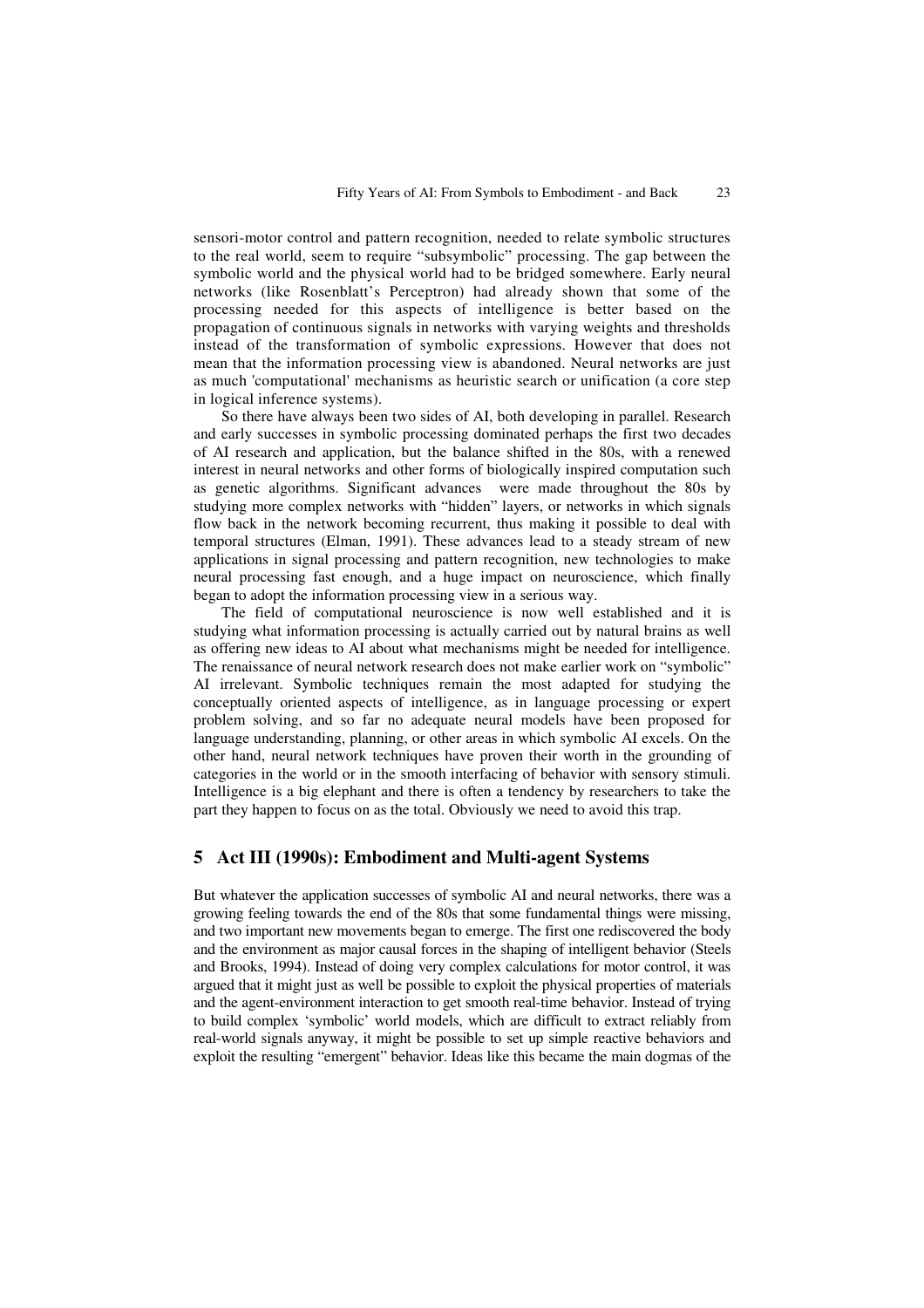"behavior-based approach to AI", which swept through leading AI laboratories in the early 90s (Pfeifer and Scheier, 2004).

Suddenly researchers started to build animal-like robots again, reminiscent of the cybernetics research that pre-dated the birth of AI in the 50s. Intense interactions started with biology, particularly ethology and evolutionary and developmental biology, and AI researchers were instrumental in helping to found the new field of Artificial Life (Langton, 1989). This wave of activity lead again to the development of new software and hardware tools, new fundamental insights, and the first generation of rather astonishing animal-like robots. The amazing performance in the Robocup challenge testifies that the time was ripe to build real world robots from a behavior-based point of view. The late 90s even saw the first humanoids such as the Honda Asimo and the Sony QRIO. But all these robots are lacking any kind of "symbolic" intelligence (required for planning or natural language dialogue for example), which suggests that embodiment and neural-like dynamics in themselves are not enough to achieve cognition.

A second movement re-discovered that intelligence seldom arises in isolation. Animals and humans live in groups in which common knowledge and communication systems emerge through collective activities. Problems are solved by cooperation with others. The 90s saw the birth of the multi-agent approach to AI, which focused on how intelligence could be distributed over groups of co-operating entities and how the intelligence of individuals could be the outcome of situated interactions with others. Once again, a multitude of theoretical frameworks, programming paradigms, and formal tools sprung up to deal with the many difficult issues related to multi-agent systems and applications found a niche in software agents for the rapidly expanding Internet and for computer games. AI now established intense interactions with sociologists and anthropologists. It contributed to these fields by providing sophisticated agent-based modeling tools and got in turn inspired by integrating a social view on intelligence (Wooldridge, 2002).

# **6 Act IV (2000s): Semiotic Dynamics**

So what is going on in AI right now? A lot of things of course and it will only become clear in retrospect what development has given the deepest long-term impact. It is obvious for example that there is at the moment a very strong trend towards statistical processing, which has shown enormous application potential in such areas as natural language processing (which is now almost entirely statistically based), web-related information retrieval, and robotics (Thrun, Burgard, and Fox, 2005). This trend is successful thanks to the availability of huge data sources and new techniques in machine learning and statistical inference. However my personal subjective choice goes to another line of current research which I believe holds great promise.

We have seen the pendulum swinging in the sixties and seventies towards knowledge representation and cognitive intelligence, counteracted by the pendulum swinging back in the other direction towards dynamics and embodiment in the eighties and nineties. Although symbolic applications of AI (as now heavily used in search engines) continue, basic AI research clearly moved away almost entirely from conceptual thinking and language. So I think this needs to be corrected again. I personally believe that the most exciting question at the moment is to see how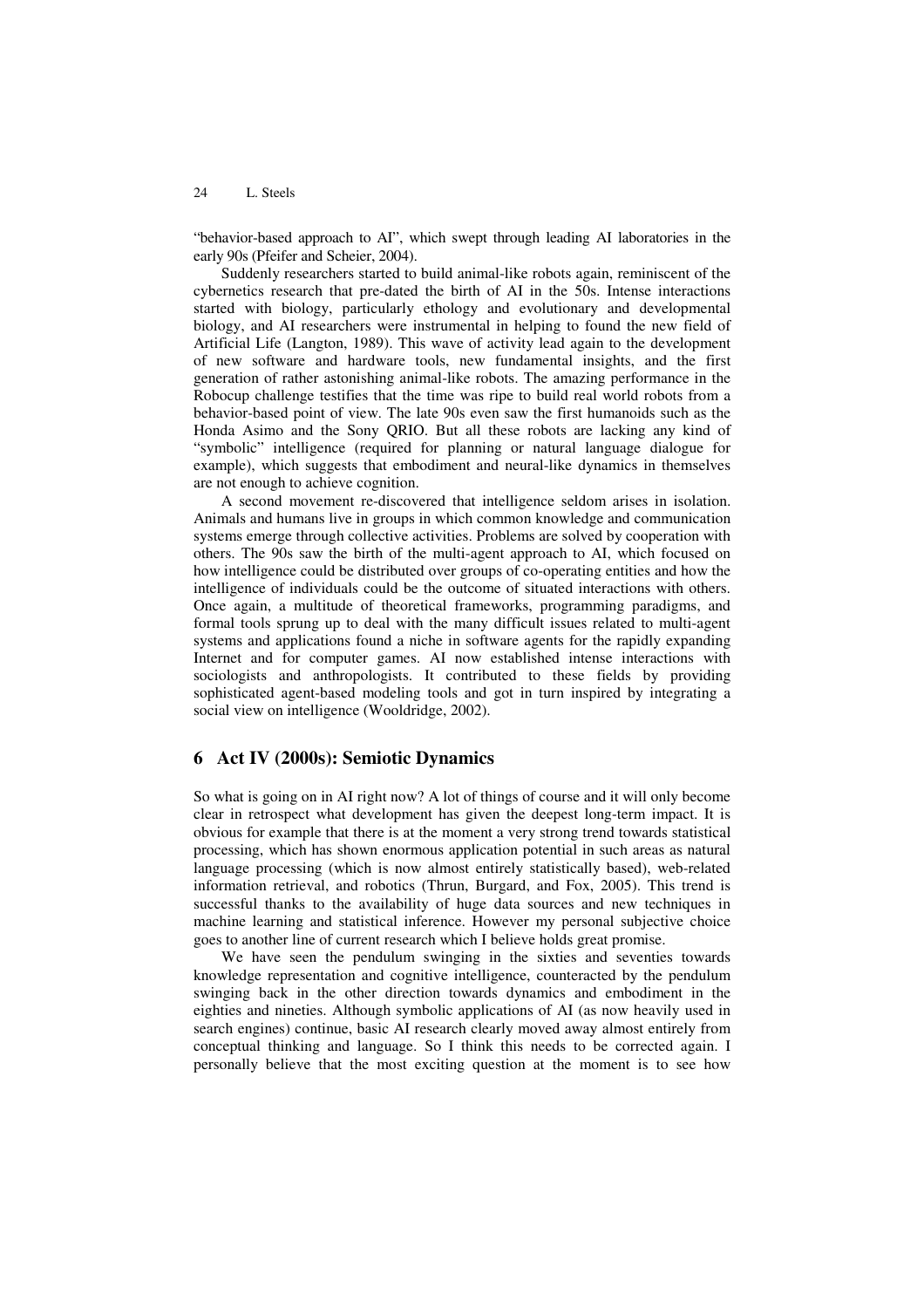grounded symbolic systems can emerge in communicative interactions between embodied agents. Whereas early symbolic AI no doubt overemphasised the importance of symbols, more recent embodied AI simply ignores it, throwing away the baby with the bathwater. A more balanced view is feasable and necessary. Symbolic intelligence is the hallmark of human intelligence (some biologists have called us the "Symbolic Species" (Deacon, 1998)) and we must try to understand how intelligence that creates and builds further on symbols is possible.

In the earliest AI research (and indeed in cognitive science in general), there has always been the tacit assumption that categories and concepts for structuring the world, as required in problem solving or language communication, are static, universally shared, and hence definable a priori. This lead to the search for conceptual primitives, large-scale ontologies, attempts to capture common-sense knowledge once and for all as illustrated by Lenat's CYC project or the semantic web. More recent, statistically based machine learning techniques similarly assume that there is a (static) conceptual or linguistic system out there which can be acquired, and then used without further adaptation. However observations of natural dialogue and human development show that human language and conceptualisation is constantly on the move and gets invented and aligned on the fly. Conceptualisation is often strongly shaped and reshaped by language. Conceptualisations are invented and imposed on the world based on individual histories of situated interactions, and they become shared by a dynamic negotiation process in joint collaborative tasks, including communication (Pickering and Garrod, 2004). From this point of view, ontologies and language are seen as complex adaptive systems in constant flux. Language nor the meanings expressed by language are based on a static set of conventions that can be induced statistically from language data.

Today this viewpoint is being explored under the label of semiotic dynamics (Steels, 2006). Semiotic dynamics studies how ontologies and symbol systems may emerge in a group of agents and by what mechanisms they may continue to evolve and complexify. The study of semiotic dynamics uses similar tools and techniques as other research in the social sciences concerned with opinion dynamics, collective economical decision making, etc. (Axelrod, 2006). There have already been some initial, very firm results. Groups of robots have been shown capable of self-organising a communication system with natural language like properties, including grammatical structure (Steels, 2003). These multi-agent experiments integrate insights from neural networks and embodied AI to achieve the grounding of language in sensori-motor interaction, but they also rely on sophisticated symbolic processing techniques that were developed in AI in the 60s and 70s. The current evolution of the web towards social tagging and collective knowledge development makes this research even more relevant and tangible, because when we collect data from collective human semiotic behavior that arises in these collective systems we see the same sort of semiotic dynamics as in artificial systems. Semiotic dynamics has made a deep contact with statistical physics and complex systems science. These fields have the tools to investigate the self-organising behaviors of large systems, for example by proving that a certain set of rules will lead to a globally shared lexicon or by showing how systems scale with the size of the population.

By researching how symbol systems can be self-constructed by embodied agents, AI is tackling objections raised by philosophers like Searle (in his Chinese Room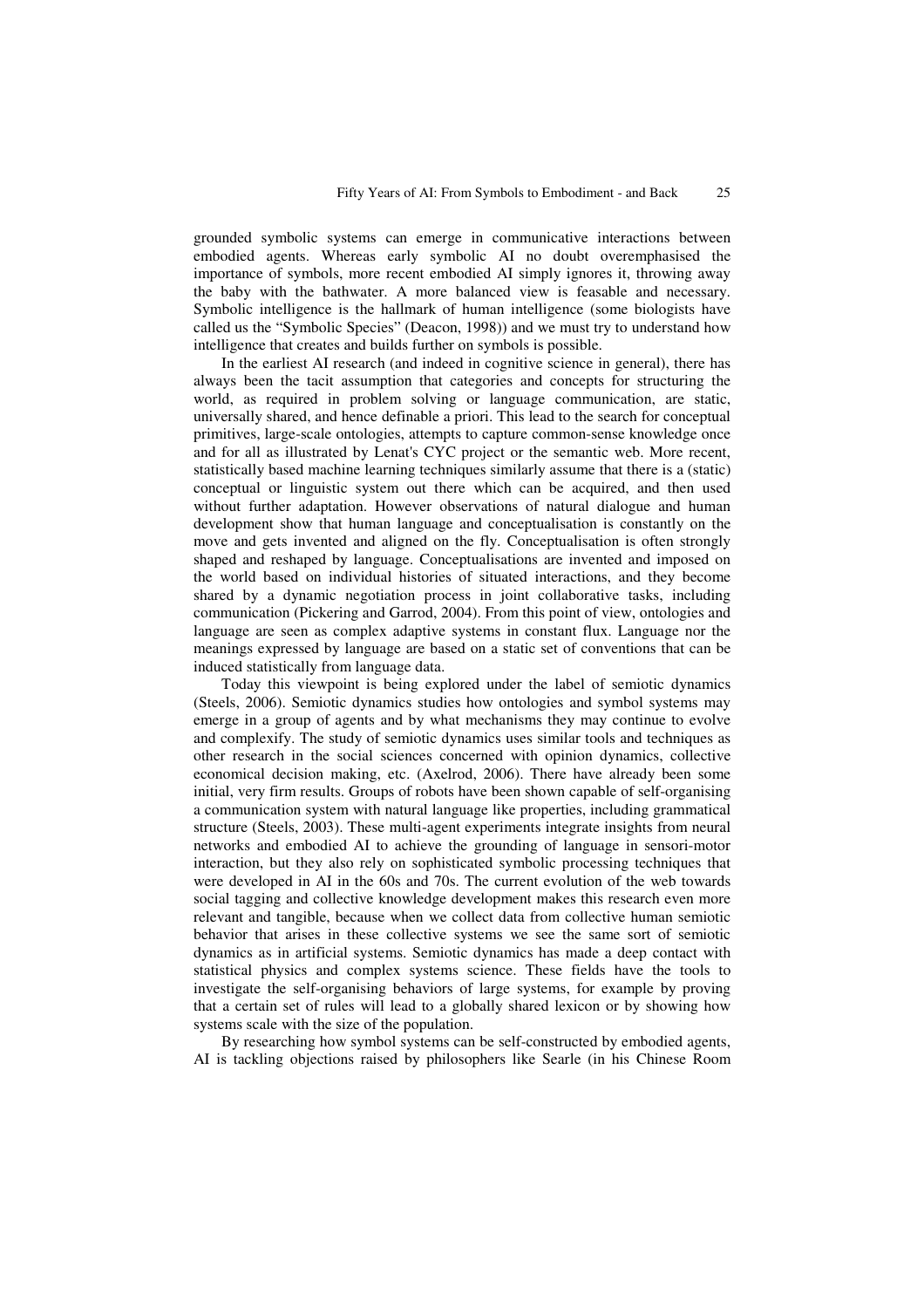parable) or biologists like Edelman. It is true that in most AI systems of the past symbols and the conceptualisation of reality they imply were constructed and coded by designers or inferred from human use. But these scholars concluded (wrongly) that it would never be possible for physically embodied information processing systems to establish and handle symbols autonomously, whereas it is now clear that they can.

## **7 Epilogue: Peeking into the Future**

AI is not that different from other sciences in that it is pushed forward by new technologies that enable more powerful experiments, by new challenges coming from novel applications, or by new advances in other sciences, including mathematics, which can lead to new mechanisms or new predictive tools for understanding and hence exploiting existing mechanisms. Let us see how these three aspects could influence AI in the coming decades.

+ The push from technology: In the 80s there was a high hope that new computer architectures (such as the Connection Machine (Hillis, 1986)) could lead to large advances in AI. This has not happened because standard architectures and massproduced machines became so cheap and progressively so powerful that they overtook more exotic computational ideas. However there are strong indications that new generations of parallel computers are going to become available soon. They will make experiments possible that are too slow today or can only be done by a very limited number of people. If we want to exploit the promise of massively parallel computing, we will need to come up with novel computing paradigms, exploiting metaphors from biology or chemistry rather than from logic and mathematics. Research in membrane computing, molecular computing, amorphous computing, etc. is showing the way. Not only computer technology but also mechanical engineering and materials science are evolving rapidly and this will make it possible to build completely new kinds of artificial systems, possibly on a very small scale. These technologies are already being explored in embodied AI research and they will surely push the boundaries of autonomous systems, as well as clarify the role of information processing in achieving intelligence.

+ The push from applications: We can observe today a global trend towards collective phenomena in the information processing world. The exponential growth of websites, blogs, wikis, peer-to-peer sharing systems, folksonomies, wikipedias, etc., makes it clear that our densely interconnected world is leading to a whole new way of knowledge production and knowledge communication. Centralised knowledge production and control is swept away by powerful waves of collective tagging, collective encyclopedias, collective news media. Dense interconnectivity and the knowledge dynamics it supports can only increase, when more and more physical devices get substantial computing power and become networked so that everyone can access and change information from anywhere. Many information technologies are participating in the invention of new tools for supporting these remarkable developments, and AI can do so as well, even though some of the older ideas will no longer work, such as the reliance on the individual knowledge of an "expert" which used to be the basis for expert systems, or the idea that it is possible to define logically a universal ontology which can be imposed in a top-down fashion on the web.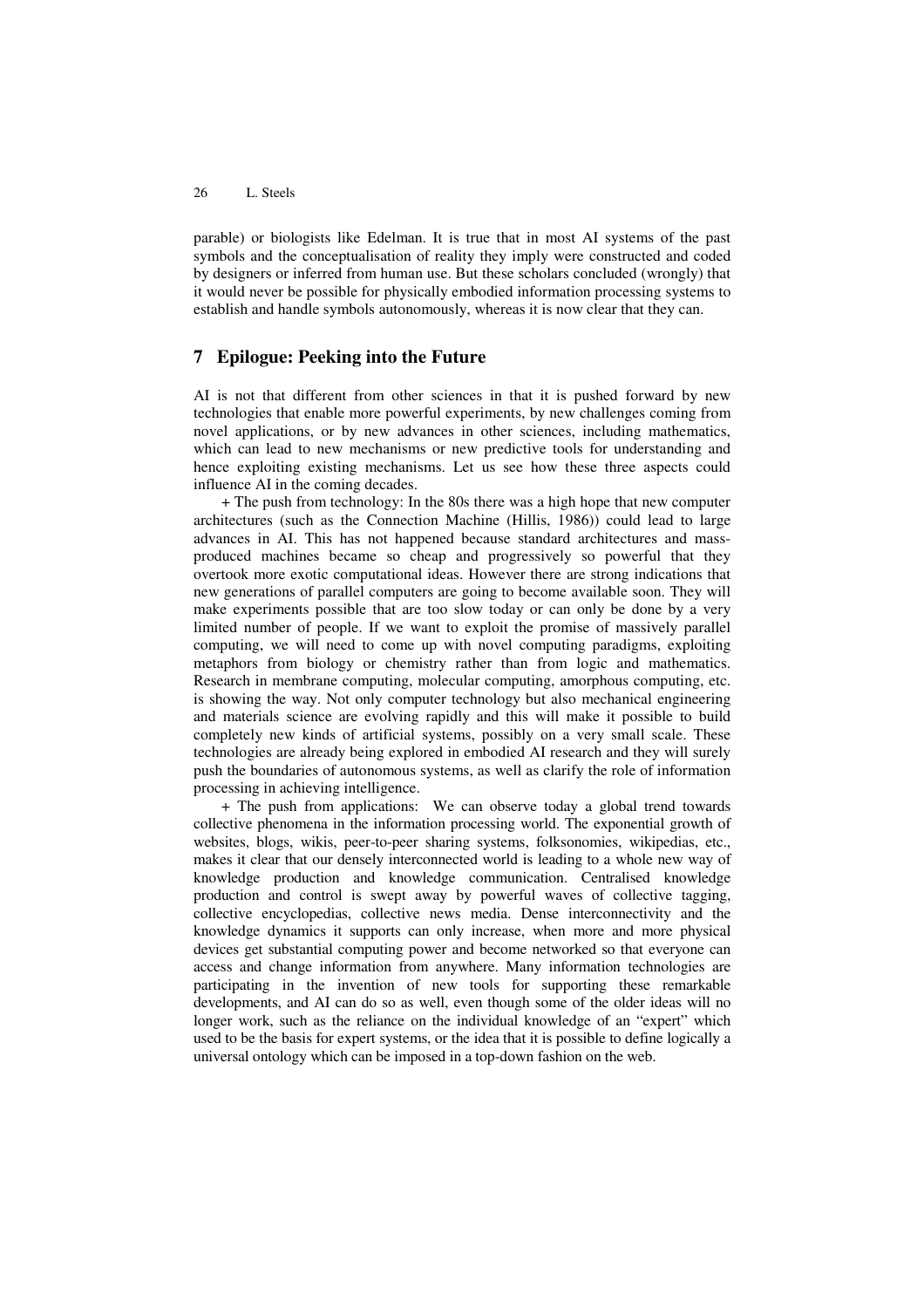A second application area which I believe is of extreme importance and to which future AI should contribute with all its force concerns the retooling of our economies so that they become sustainable. Unless we act today, ecological catastrophes are unavoidable in the not so distant future. AI is highly relevant to achieve this goal but the work has hardly started. AI can contribute with methods and techniques for measuring, interpreting, and assessing pollution and stress to our environments, for tracing and tracking the use of natural resources to organise complete healthy production and consumption cycles, for tracking energy use and managing it in a dynamical adaptive way, and for predicting and visualising the outcomes of current ecological trends so that people become more aware of the urgency of action. Biologically-inspired research results from embodied agents research are in my opinion highly relevant to orchestrate the adaptive management and optimisation of energy resources in micro-grids with local distributed production and peer-to-peer energy exchange.

+ Push from other fields: Future steps forward in theory formation are difficult to predict. Evolutionary network theory (Strogatz, 2001), which only developed in the last decade, has proven to be highly relevant for developing the theory of semiotic dynamics, and much remains to be discovered in non-linear dynamical systems theory, that may have a direct bearing on the foundations of embodied intelligence, neural networks, and agent-environment interaction, as well as on the understanding of the collective dynamics of large groups of agents which self-organise communication systems or other forms of interaction. The conceptual frameworks that have been used so far in neuroscience (basically networks of a few simplistic neurons) are much too simple to start tackling the enormous complexity of real brains so there is a growing demand from neuroscience for the kind of more sophisticated conceptual frameworks that have been common in AI. But I predict that most of the potentially useful interaction in the future will come from interactions with evolutionary biology. Biology has a great tradition of conceptual thinking and its most brilliant thinkers have now a firm grasp of the information processing paradigm (Maynard Smith, 2000). What we need to do is shift our attention away from looking at the end product of intelligence and trying to engineer that towards an understanding how intelligence dynamically arises both within a single individual and within our species. Research on the question of the origins of language is one example in this direction.

AI research, due its strong ties to engineering, has always been very pragmatic, directed by societal and industrial needs. This is in principle a good thing and keeps the field relevant. But I personally feel that we must put a much greater effort into basic research again and into distilling the lessons and principles learned from this pragmatic bottom-up AI research to translate them both in a systematic theory and into a format accessible to other sciences and the informed layman, similar to the way biologist have been able to philosophise and communicate their fundamental research results to a very broad public. A good recent example in this direction is Pfeifer and Bongard (2007). At the same time, AI is an experimental science, because that is the only way that claims and arguments from a design stance can be tested and validated. AI is at its best when doing carefully set up experiments to test the mechanisms that may play a role in intelligence. I believe that these experiments must be set up and communicated like scientific experiments (instead of "applications"), because it is only through that route that we will ever get a systematic theory.